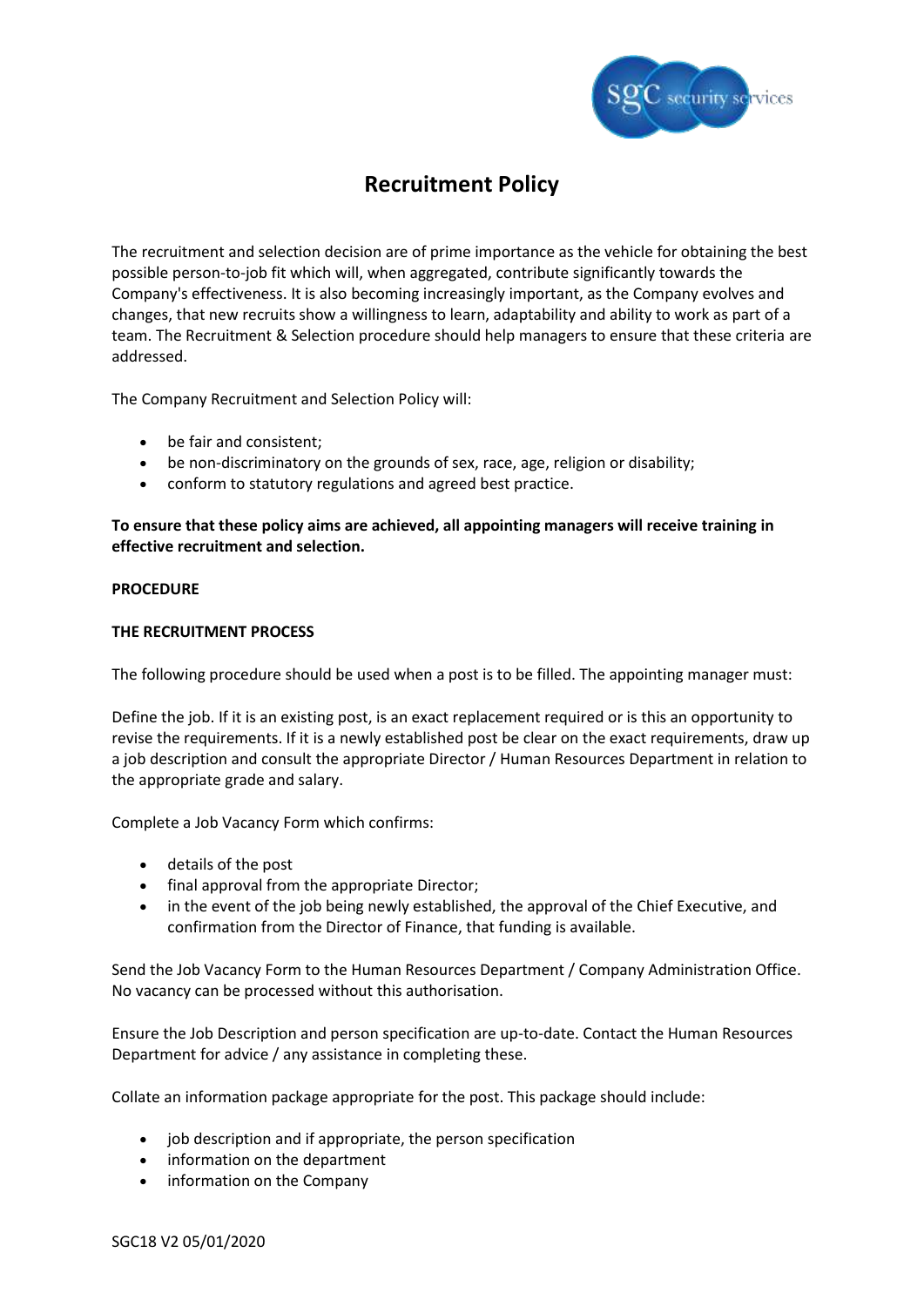

• terms and conditions of employment

It is important that this pack is carefully put together in order to present a professional image of the Company, therefore out-of date or poorly presented information is not suitable.

Discuss with the Human Resources Department / Admin Office / appropriate Director the most effective means of obtaining suitable candidates. The following options should be explored (in this order):

- Internal advert within the Company
- Examination of previous applications, or those held on file within the Human Resources Department / Company Administration Office
- External advert within the job centre
- External advert in the local press
- External advert in the National press
- External advert in the appropriate technical / professional Journal
- In senior posts the use of a recruitment agency

Design the advertisement. All advertisements must contain as much information as possible to ensure the correct recruitment group is targeted and reduce unsuitable applications, while remaining as cost-effective as possible.

External adverts will be submitted to the appropriate Director / senior manager for approval before being placed.

## **THE SELECTION PROCESS**

Appropriate selection procedures must be used for each post. Procedures may vary, at its simplest this may involve a straight forward interview and skills testing. For more senior posts psychometric testing, presentations to the interview panel on a chosen topic and/or a series of individual interviews on various topics may be included.

The appointing manager will approach relevant people to assist with shortlisting and interviewing. At least two people should be involved in shortlisting and sit on the Interview Panel.

The application forms received by the closing date will be forwarded to the appointing managers for shortlisting. Applicants **must** be chosen against the Person Specification. It is the responsibility of the appointing manager at this stage to record (in writing) the reasons why an applicant is not shortlisted. All papers must be returned to the Human Resources Department / Company Administration Office, who will invite the candidates for interview, obtain references and make the necessary housekeeping arrangements for the interview. This will include timetabling the interviews and arranging Occupational Health / Company Doctor Medicals if appropriate. Candidates who have not been shortlisted will also be informed.

At least one week prior to the interview, each panellist will receive an interview pack containing:

- copies of application forms / CV's
- blank interview report forms;
- a copy of the job advertisement;
- a copy of the job description;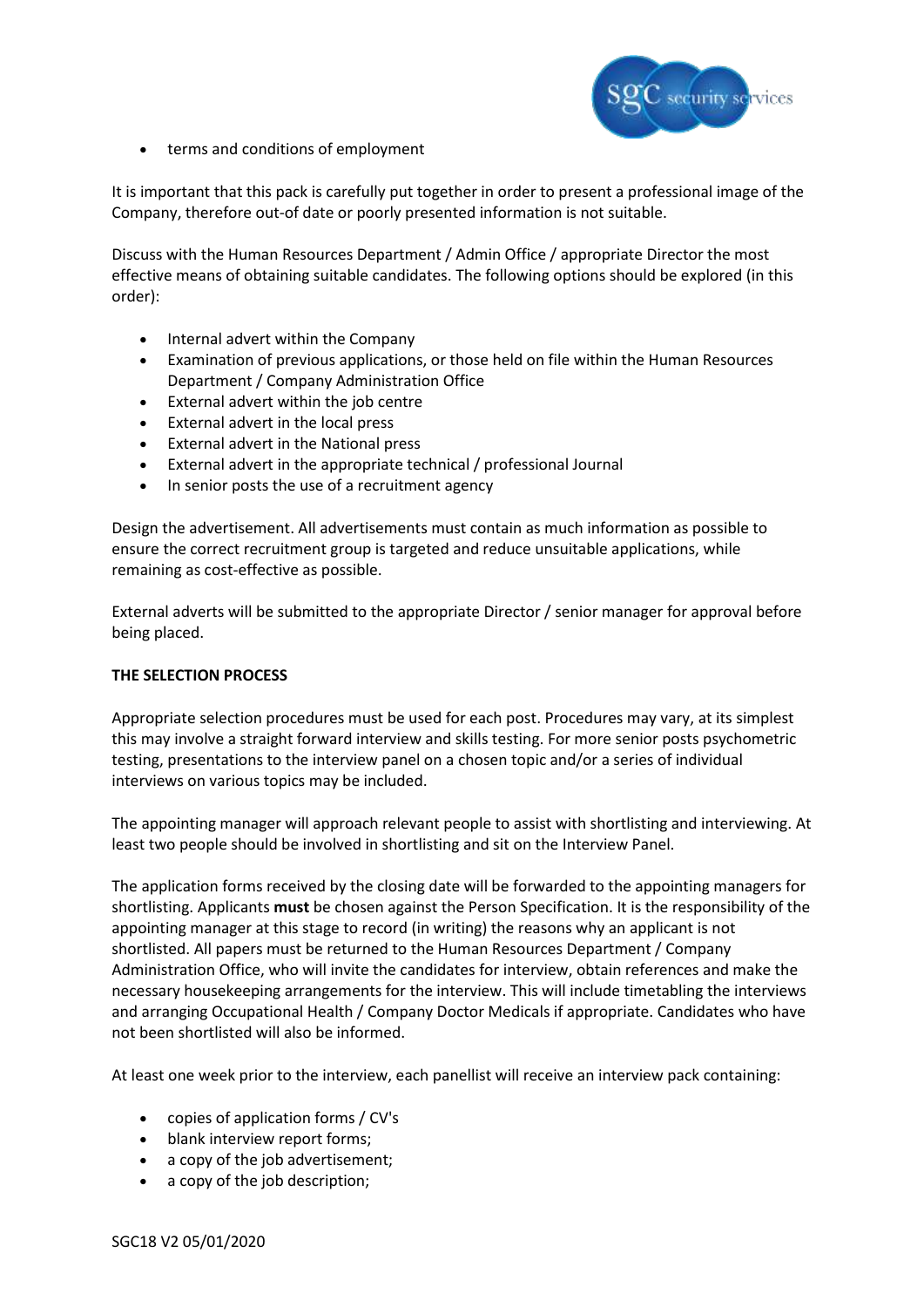

• a copy of the person specification

The appointing manager will:

- decide on the interview format and determine which areas to concentrate on with the questioning;
- decide on who will chair the Interview Panel;
- receive the references for candidates from the Human Resources Department / Company Administration Offices, and be responsible for ensuring the confidentiality of these, and for their safe return to the Human Resources Department / Company Administration Offices for destruction.

At the interview, the appointing manager will ensure that the Interview Report Form is completed as fully as possible. When interviewing, they will ensure that Equal Opportunities legislation is strictly adhered to, with no discrimination shown on the grounds of sex, religion, age, disability or ethnic origin.

When all candidates have been interviewed, the panel will decide on the best person for the post. The appointing manager will arrange to inform the successful candidate as soon as possible, agreeing a commencement date and starting salary.

All interview packs should be returned marked "private & confidential" to the Human Resources Department / Company Administration Offices

Upon return of the Interview Report Form, the Human Resources Department / Company Administration Offices will:

- telephone all unsuccessful candidates with outcome of interview within one working day, this will be confirmed in writing;
- write to the appointee, offering the post providing satisfactory references and health clearance
- initiate a personnel file and computer entry for the new member of staff;
- notify the Manager if the appointee refuses the offer, or if there are any other details to be cleared.
- deal with any requirements for removal expenses or the finding of temporary accommodation for the appointee.

The Human Resources Department / Company Administration Offices will arrange, in conjunction with the appointing manager an individual programme of induction for the new start which will be arranged and agreed at least one week before the appointee commences.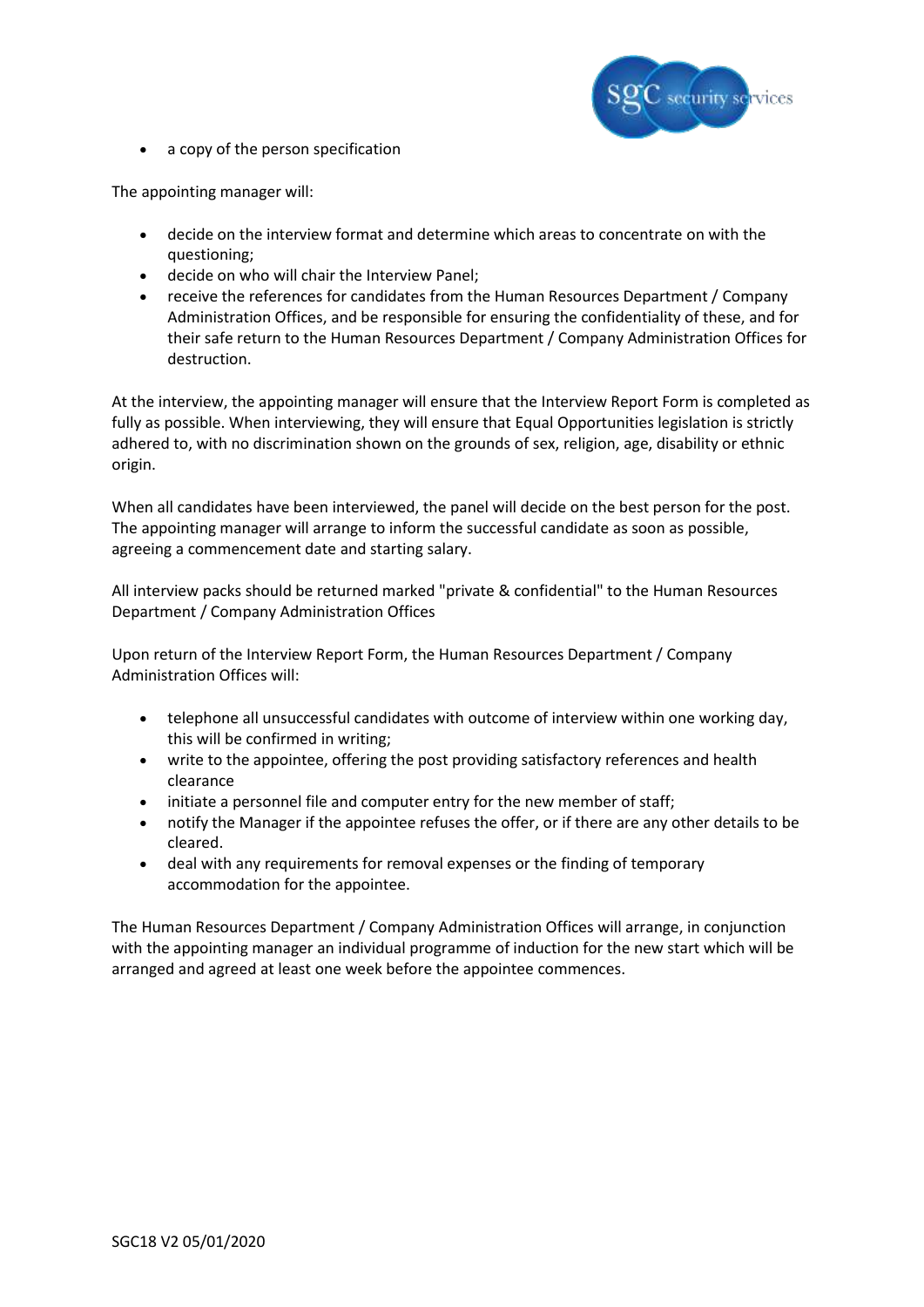

Appointing Manager's Checklist

#### **RECRUITMENT**

1 Review the post - is it necessary, does it need changed, can the duties be adequately covered elsewhere. If significant changes are required or it is a new post, please discuss the details in relation to grade and salary with the HR Department /appropriate Director

2 Complete a Job Vacancy Form ensuring approval of appropriate Director. If post is newly established, then confirmation of funding from the Director of Finance.

3 Review / complete the job description and person specification.

4 Put together an information pack for the vacancy.

5 Decide the most effective way to recruit to the post. For example, internal advert / job centre / national press etc.

6 Design the advert. This should be done in conjunction with the HR Department / Company Admin Office. Decide on a closing date, method of application (e.g. C.V. or application form), whether a preinterview visit will be required and who should be contacted for applicant enquiries.

7 The HR Department / Company Admin Office will process the advert, send out information packs and collate applications ready for short-listing.

#### **SELECTION**

8 Decide on the interview panel as soon as possible and arrange a suitable date with them.

9 Applications will be forwarded to you from the HR department / Company Admin Office on the closing date. These may be inspected at any time prior to this.

10 With at least one other member of the interview panel shortlist for the post using the person specification.

11 Decide whether it would be appropriate to use alternative selection methods, for example psychometric or skill testing.

12 Let HR Department / Company Admin Office have short-list, they will arrange to contact the candidates and set up the interviews / tests etc. They will also contact unsuccessful applicants.

13 At least one week before the interviews, the panel will receive an interview pack containing the applications and other details.

14 References should be collected from the HR Department / Company Admin Office immediately prior to the interviews.

15 Ensure arrangements are in hand to welcome candidates as they arrive, to escort them to the interview and to the medical if appropriate.